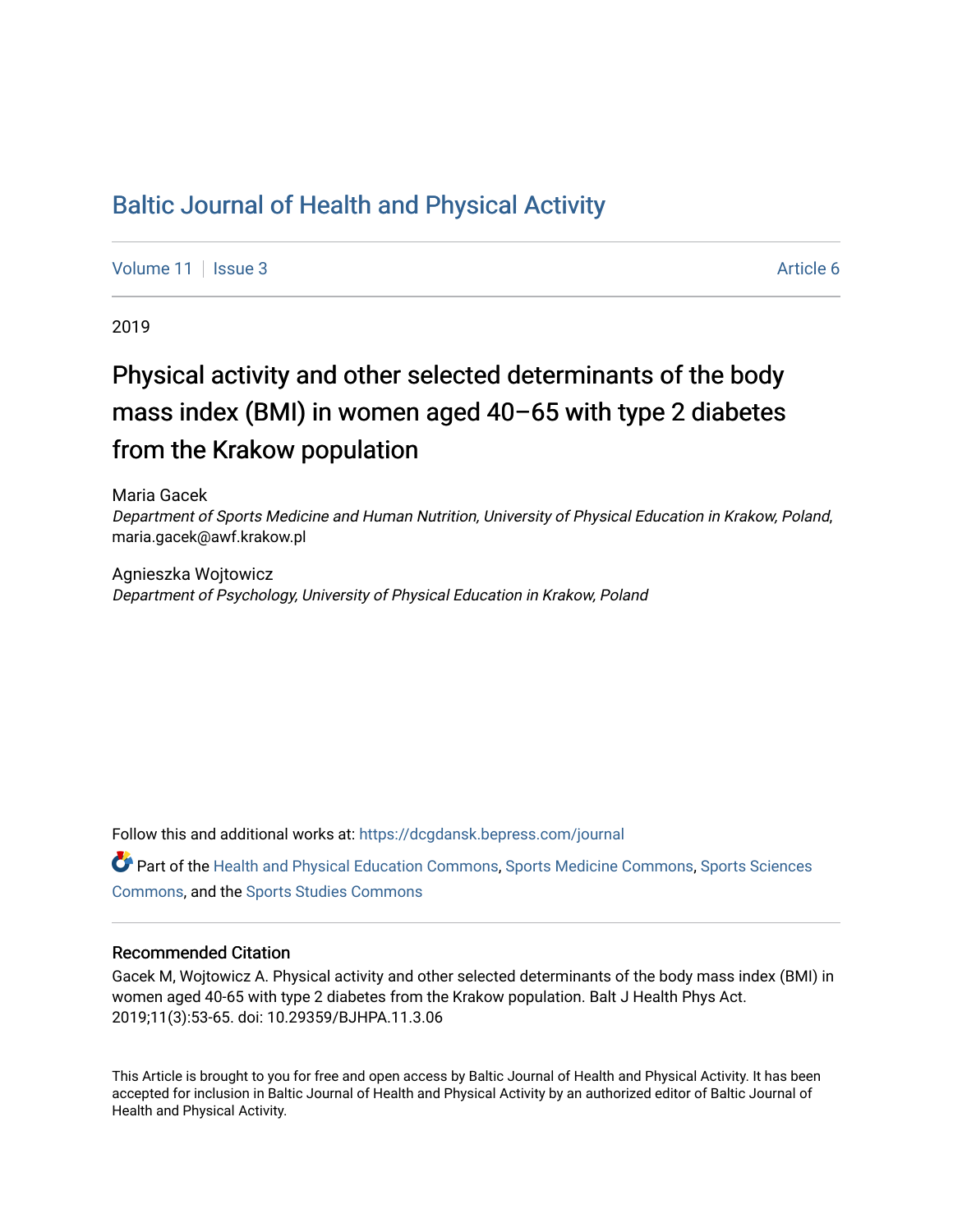# **Physical activity and other selected determinants of the body mass index (BMI) in women aged 40**–**65 with type 2 diabetes from the Krakow population**

- **A** Study Design
- **B** Data Collection
- **C** Statistical Analysis
- **D** Data Interpretation
- **E** Manuscript Preparation
- **F** Literature Search
- **G** Funds Collection

#### **Maria Gacek1 ABDEF, Agnieszka Wojtowicz2 CDEF Authors' Contribution:**

- <sup>1</sup> Department of Sports Medicine and Human Nutrition, University of Physical Education in Krakow, Poland
- 2 Department of Psychology, University of Physical Education in Krakow, Poland

| abstract                     |                                                                                                                                                                                                                                                                                                                                                                                                                                                                                                                                                                                                                                                                                                                                                                                                                                                                                                                                      |
|------------------------------|--------------------------------------------------------------------------------------------------------------------------------------------------------------------------------------------------------------------------------------------------------------------------------------------------------------------------------------------------------------------------------------------------------------------------------------------------------------------------------------------------------------------------------------------------------------------------------------------------------------------------------------------------------------------------------------------------------------------------------------------------------------------------------------------------------------------------------------------------------------------------------------------------------------------------------------|
| <b>Background:</b>           | Excessive body mass is a key risk factor of type 2 diabetes. The aim of the study was to analyse<br>selected determinants of the BMI (body mass index) in women aged 40-65 with type 2 diabetes from<br>the Krakow population. The predictive model includes demographic (age), health (duration of diabetes)<br>as well as behavioural (volume of physical activity) and psychological (life satisfaction) data.                                                                                                                                                                                                                                                                                                                                                                                                                                                                                                                    |
| <b>Material and methods:</b> | The study was conducted among a group of 276 women aged $40-65$ (47.92 $\pm$ 5.53) with type 2 diabetes.<br>The authors used a specially designed questionnaire, which included socio-demographic questions as<br>well as self-assessment of the health status, the duration of diabetes and the volume of recreational<br>physical activity per week. The standardised Satisfaction with Life Scale (SWLS), originally by E. Diener,<br>R.A. Emmons, R.J. Larsen and S. Griffin, and adapted by Z. Juczyński, was used. The BMI value of women<br>was assessed based on measurements of somatic indicators (body mass and height) using standard<br>measuring tools (Tanita 300-P and an altimeter). Statistical analysis was performed using Pearson's r<br>correlation coefficient, hierarchical regression and moderation analysis using the SPSS programme,<br>assuming the statistical significance level of $\alpha = 0.05$ . |
| Results:                     | The mean BMI for women aged 40–65 with type 2 diabetes was 26.71 ( $\pm$ 4.14) kg/m2. Correlation analysis<br>showed an increase in BMI along with age and disease duration, and a decrease along with an increase in<br>the women's life satisfaction. Detailed analysis of the interactional impact of variables on the BMI confirmed<br>the increase in BMI along with duration of the disease, and with the low level of life satisfaction and low and<br>average volume of physical activity (especially in women with low levels of life satisfaction). A decrease in<br>BMI was noted along with an increase in the volume of weekly physical activity (regardless of age).                                                                                                                                                                                                                                                   |
| <b>Conclusions:</b>          | The values of the index in women aged 40-65 with type 2 diabetes seem to demonstrate significant<br>correlations with age, duration of the disease, volume of physical activity and level of life satisfaction,<br>with an indication of the interactive and moderating influence of some variables.                                                                                                                                                                                                                                                                                                                                                                                                                                                                                                                                                                                                                                 |
| Key words:                   | type 2 diabetes, BMI determinants, women, life satisfaction, physical activity.                                                                                                                                                                                                                                                                                                                                                                                                                                                                                                                                                                                                                                                                                                                                                                                                                                                      |
| article details              |                                                                                                                                                                                                                                                                                                                                                                                                                                                                                                                                                                                                                                                                                                                                                                                                                                                                                                                                      |
|                              | Article statistics: Word count: 4,265; Tables: 6; Figures: 3; References: 51                                                                                                                                                                                                                                                                                                                                                                                                                                                                                                                                                                                                                                                                                                                                                                                                                                                         |
|                              | Received: March 2019; Accepted: September 2019; Published: September 2019                                                                                                                                                                                                                                                                                                                                                                                                                                                                                                                                                                                                                                                                                                                                                                                                                                                            |
|                              | Full-text PDF: http://www.balticsportscience.com                                                                                                                                                                                                                                                                                                                                                                                                                                                                                                                                                                                                                                                                                                                                                                                                                                                                                     |
|                              | <b>Copyright</b> © Gdansk University of Physical Education and Sport, Poland                                                                                                                                                                                                                                                                                                                                                                                                                                                                                                                                                                                                                                                                                                                                                                                                                                                         |
|                              | Indexation: Celdes, Clarivate Analytics Emerging Sources Citation Index (ESCI), CNKI Scholar (China National Knowledge<br>Infrastructure), CNPIEC, De Gruyter - IBR (International Bibliography of Reviews of Scholarly Literature in<br>the Humanities and Social Sciences), De Gruyter - IBZ (International Bibliography of Periodical Literature<br>in the Humanities and Social Sciences), DOAJ, EBSCO - Central & Eastern European Academic Source, EBSCO<br>- SPORTDiscus, EBSCO Discovery Service, Google Scholar, Index Copernicus, J-Gate, Naviga (Softweco, Primo<br>Central (ExLibris), ProQuest - Family Health, ProQuest - Health & Medical Complete, ProQuest - Illustrata: Health<br>Sciences, ProQuest - Nursing & Allied Health Source, Summon (Serials Solutions/ProQuest, TDOne (TDNet), Ulrich's<br>Periodicals Directory/ulrichsweb, WorldCat (OCLC)                                                            |
|                              | Funding: This research received no specific grant from any funding agency in the public, commercial, or not-for-profit sectors.                                                                                                                                                                                                                                                                                                                                                                                                                                                                                                                                                                                                                                                                                                                                                                                                      |
|                              | <b>Conflict of interests:</b> Authors have declared that no competing interest exists.                                                                                                                                                                                                                                                                                                                                                                                                                                                                                                                                                                                                                                                                                                                                                                                                                                               |
| <b>Corresponding author:</b> | Corresponding author: Dr hab. Maria Gacek, Department of Sports Medicine and Human Nutrition, University of Physical<br>Education in Krakow, Al. Jana Pawła II 78, 31-571 Krakow, Poland; Phone: 12 683 11 45, e-mail: maria.gacek@awf.<br>krakow.pl                                                                                                                                                                                                                                                                                                                                                                                                                                                                                                                                                                                                                                                                                 |
|                              | Open Access License: This is an open access article distributed under the terms of the Creative Commons Attribution-Non-commercial 4.0<br>International (http://creativecommons.org/licenses/by-nc/4.0/), which permits use, distribution, and reproduction in any<br>medium, provided the original work is properly cited, the use is non-commercial and is otherwise in compliance with the<br>license.                                                                                                                                                                                                                                                                                                                                                                                                                                                                                                                            |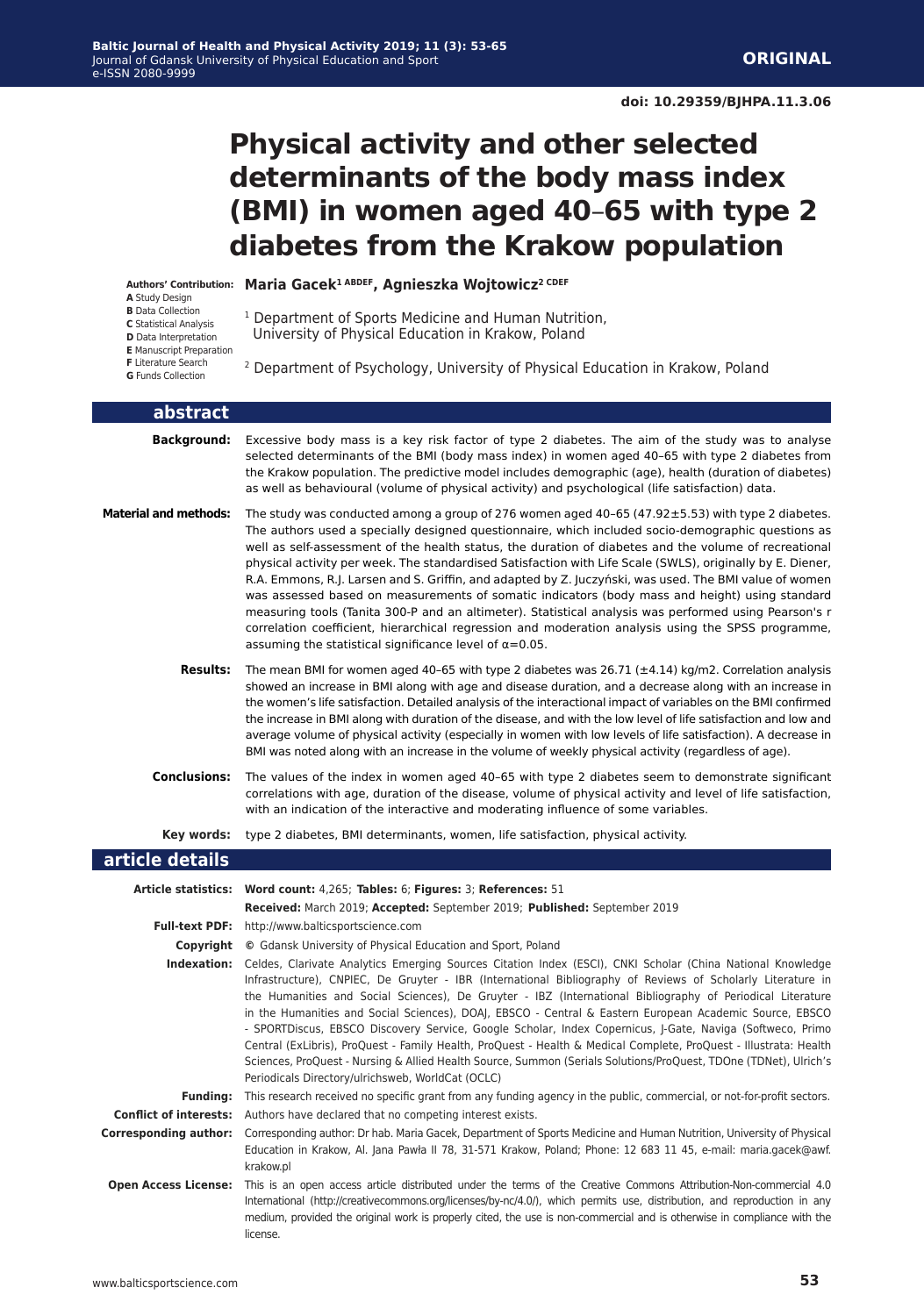## **introduction**

Non-insulin-dependent diabetes mellitus (T2DM) is a significant public health problem. In the complex aetiopathogenesis of T2DM, a key role, in addition to genetic factors, is played by behavioural conditions, including improper diet (among others, excessive energy supply) and low levels of physical activity, increasing the risk of developing excessive body mass and its metabolic complications [1–8]. The development of obesity and T2DM may also be associated with chronic, autoimmune inflammatory processes induced by glucotoxicity and lipotoxicity [9]. Epidemiological studies have confirmed very strong relationships between obesity, the insulin resistance of tissues and T2DM [3]. Elevated BMI in diabetic patients generates a high risk of diabetes complications, including cardiovascular, cerebral vessel, kidney and lower limb diseases, which has been confirmed among elderly people in the USA [10]. Epidemiological research has proved that the group at an increased risk of degenerative diseases, including the metabolic ones, also includes women at a menopausal age [11]. At the same time, research has confirmed that in women, diabetes complications develop at lower excess values of the BMI than in men [10].

The importance of an increased body mass index (BMI) as one of the basic easily measurable indicators of the nutritional status, indicating overweight or obesity, which increase the risk of developing type 2 diabetes, became the premise for undertaking research on selected determinants of BMI values in women diagnosed with type 2 diabetes mellitus (T2DM). Among the determinants of BMI, in addition to age, illness duration and volume of physical activity, the level of life satisfaction was also taken into account as an indicator of the quality of a patient's life. This is important within the context of the disease's chronic nature and other concomitant diseases significantly reducing patients' quality of life [12].

Previous studies on the determinants of the BMI value and the effectiveness of glycaemic control in people with diabetes indicated, among others, genetic and ethnic predispositions [13], socio-economic factors [14, 15], the level of physical activity [16, 17], the quality of food choices [17, 18] as well as psychological factors [14, 15, 17].

Within this context, research was undertaken with the aim to analyse selected determinants of BMI in women aged 40–65 with type 2 diabetes from the Krakow population. The predictive model includes demographic (age), health (duration of diabetes), as well as behavioural (volume of physical activity) and psychological (life satisfaction) data.

## **material and methods**

The study was conducted among a group of 276 women with diagnosed type 2 diabetes, aged 40-65 (47.92  $\pm$ 5.53) from the Krakow population.

In the study, an original questionnaire created by the author was used with questions concerning 7 areas: a) socio-demographic characteristics (sex, age, place of residence); b) self-evaluation of health (four-level scale of responses: very good, good, average, bad); c) coexistence of other chronic diseases (obesity, hypertension, hyperlipidaemia, coronary heart disease, hypothyroidism, osteoporosis, others; any number of indications); d) how to control glycaemia (insulin or hypoglycaemic agents); e) compliance with medical recommendations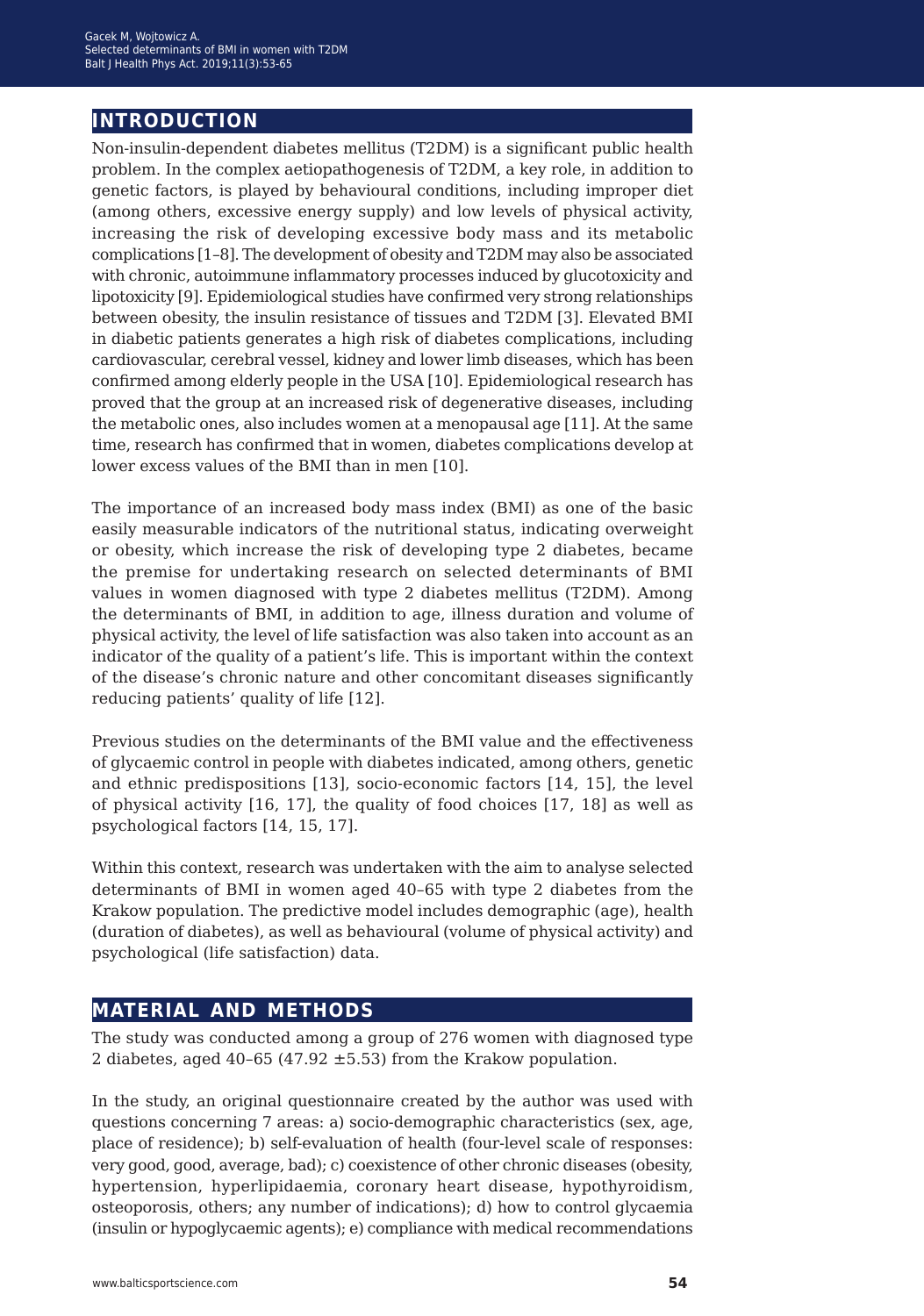(four-level scale of answers: definitely yes, rather yes, rather not, definitely not); f) the duration of diabetes (the time that has elapsed since the diagnosis of the disease); and g) the volume of recreational physical activity during the week (the number of hours spent on physical activity during free-time per week). The author's questionnaire was submitted to the validation procedure (re-test in a group of 40 people after 6 weeks). The validation procedure, using the Chi<sup>2</sup> McNemar test and the Phi (Youle) coefficient, showed high reproducibility of the results.

In the study, the standardised Satisfaction with Life Scale (SWLS), originally created by E. Diener, R.A. Emmons, R.J. Larsen and S. Griffin, and later adapted by Z. Juczyński [19], was also used. The SWLS scale, containing 5 statements with a seven-point scale of responses (1 – "I totally disagree", 7 – "I completely agree"), is constructed in such a way that the higher the test result (within the range of 5–35 points), the higher the sense of satisfaction with life. The reliability of the scale is 0.81.

The women's BMI value was assessed on the basis of somatic indicator measurements (body mass and height) using standard measuring tools (a Tanita TBF-300P electronic scale and an anthropometric altimeter). Anthropometric measurements were performed in the morning (on an empty stomach). The research was carried out taking the standards of the 1975 Declaration of Helsinki into account, after obtaining informed consent from the examined women.

The inclusion criteria for the group comprised, in particular: female gender, diagnosed type 2 diabetes for a minimum of one year, age 40–65 years (perimenopausal age) and permanent residence in Kraków. Among the exclusion criteria, in addition to gender non-conformity, age, place of residence and type of diabetes, cancer comorbidity was also included (as potentially affecting the body mass index, without a direct relationship to type 2 diabetes). The professional activity (and/or extra after-work activity) was not related to increased physical effort among any of the surveyed women.

Among the factors explaining the BMI value among women with type 2 diabetes, selected variables from various areas of health determinants (and its indicators) were included, containing: age (demographic factor), duration of diabetes (illness duration, health factor), volume of recreational activity physical (behavioural factor associated with lifestyle) and the level of life satisfaction (psychological factor). The factors taken into account were part of the holistic definition of health and its determinants.

Women with diabetes declared co-occurrence of other chronic diseases, including: hyperlipidaemia (56.5%), hypertension (46.0%), obesity (53.3%), hypothyroidism (21.7%), coronary heart disease (6.2%) and osteoporosis (5.1%). They rated their health as average (49.3%) and good (44.9%), rarely as very good (2.5%) or poor (3.3%). Women mostly took oral hypoglycaemic drugs (79.3%) to regulate blood glucose level, and less often, insulin. 25.1% of the surveyed women declared strict adherence to medical recommendations.

Data distribution in terms of demographic and somatic characteristics as well as other variables included in the model of factors explaining the BMI level of women with type 2 diabetes is presented in Table 1. Statistical analysis was performed using Pearson's r correlation coefficient, hierarchical regression and moderation analysis with the SPSS programme, assuming a statistical significance level of  $\alpha = 0.05$ .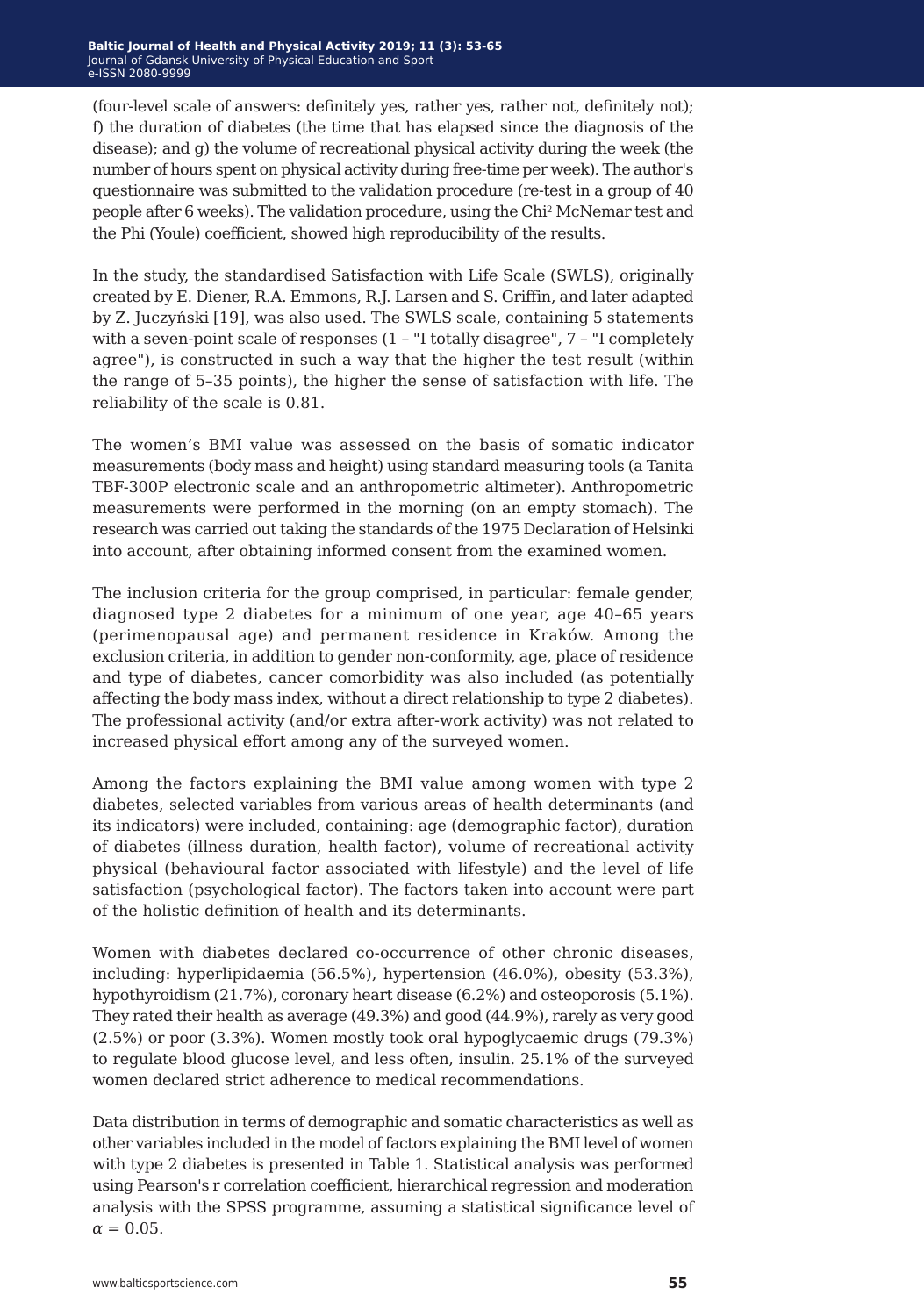Table 1. Characteristics of the study group in terms of demographic and somatic features, duration of disease, volume of physical activity, and the level of life satisfaction (descriptive statistics)

| Variables                                | Descriptive statistics |         |        |       |  |  |  |
|------------------------------------------|------------------------|---------|--------|-------|--|--|--|
|                                          | Minimum                | Maximum | M      | SD    |  |  |  |
| Age (years)                              | 40.00                  | 65.00   | 47.92  | 5.52  |  |  |  |
| Body mass (kg)                           | 59.00                  | 120.00  | 75.84  | 13.63 |  |  |  |
| Body height (cm)                         | 154.00                 | 190.00  | 168.33 | 8.43  |  |  |  |
| BMI $(kq/m2)$                            | 21.00                  | 44.07   | 26.71  | 4.14  |  |  |  |
| Satisfaction with Life Scale (SWLS)      | 10.00                  | 30.00   | 20.78  | 5.31  |  |  |  |
| Duration of diabetes (years)             | 1.00                   | 23.00   | 7.45   | 4.92  |  |  |  |
| Volume of physical activity per week (h) | 0.00                   | 10.00   | 2.30   | 2.31  |  |  |  |

M – arithmetic mean, SD – standard deviation

#### **results**

Correlation analysis showed that along with the surveyed women's age, there was an increase in BMI, duration of diabetes and the level of life satisfaction. A positive correlation was also noted between the duration of the disease and BMI. In addition, along with the increase in BMI and the duration of diabetes, the level of life satisfaction of the examined women decreased (*p* < 0.01) (Table 2).

Table 2. Correlations between the analysed variables (Pearson's r correlation coefficient)

| Variables                           | Age | <b>BMI</b> | Duration of<br>diabetes | <b>SWLS</b> | Physical<br>activity |
|-------------------------------------|-----|------------|-------------------------|-------------|----------------------|
| Age                                 |     | $0.327**$  | $0.372**$               | $0.159**$   | 0.071ns              |
| BMI                                 |     |            | $0.239**$               | $-0.235**$  | $-0.192$             |
| Duration of diabetes                |     |            |                         | $-0.220**$  | $-0.032ns$           |
| Satisfaction with Life Scale (SWLS) |     |            |                         |             | $0.327**$            |
| Physical activity                   |     |            |                         |             |                      |
|                                     |     |            |                         |             |                      |

\*\* Correlation assumed significant at the level of  $p<0.01$  (both sides); ns - statistically non-significant correlations

Hierarchical regression analysis showed that, apart from age and level of life satisfaction, the interaction of diabetes duration with the level of life satisfaction and physical activity, and also of age with the volume of recreational physical activity, were also significant predicators (Table 3).

Table 3. Hierarchical regression – dependent variable: BMI

| Step         | Model                                                   | $\beta$ (Step 1) | $\beta$ (Step 2) | $\beta$ (Step 3) |
|--------------|---------------------------------------------------------|------------------|------------------|------------------|
| 1            | Age                                                     | $0.327**$        | $0.355***$       | $0.330**$        |
| 2            | Duration of diabetes                                    |                  | 0.051ns          | $0.083$ ns       |
| 3            | Physical activity                                       |                  | $-0.139*$        | $-0.019$ ns      |
| 4            | Satisfaction with Life Scale (SWLS)                     |                  | $-0.235**$       | $-0.164**$       |
| 5            | Interaction: Phys. activ. $\times$ Duration of diabetes |                  |                  | $-0.197*$        |
| 6            | Interaction: Age $\times$ Physical activity             |                  |                  | $0.171*$         |
| 7            | Interaction: SWLS x Duration of diabetes                |                  |                  | $-0.416**$       |
|              | Interaction: SWLS x Physical activity                   |                  |                  | $0.037$ ns       |
|              | Interaction: Age × SWLS                                 |                  |                  | $0.133$ ns       |
| $R^2$        |                                                         | 0.107            | 0.210            | 0.403            |
| $R^2$ change |                                                         | $0.107**$        | $0.103**$        | $0.193**$        |
| F            |                                                         | 32.080**         | 18.044**         | 19.965**         |

\*\* Significant correlations at the level of *p*<0.01; ns – statistically non-significant correlations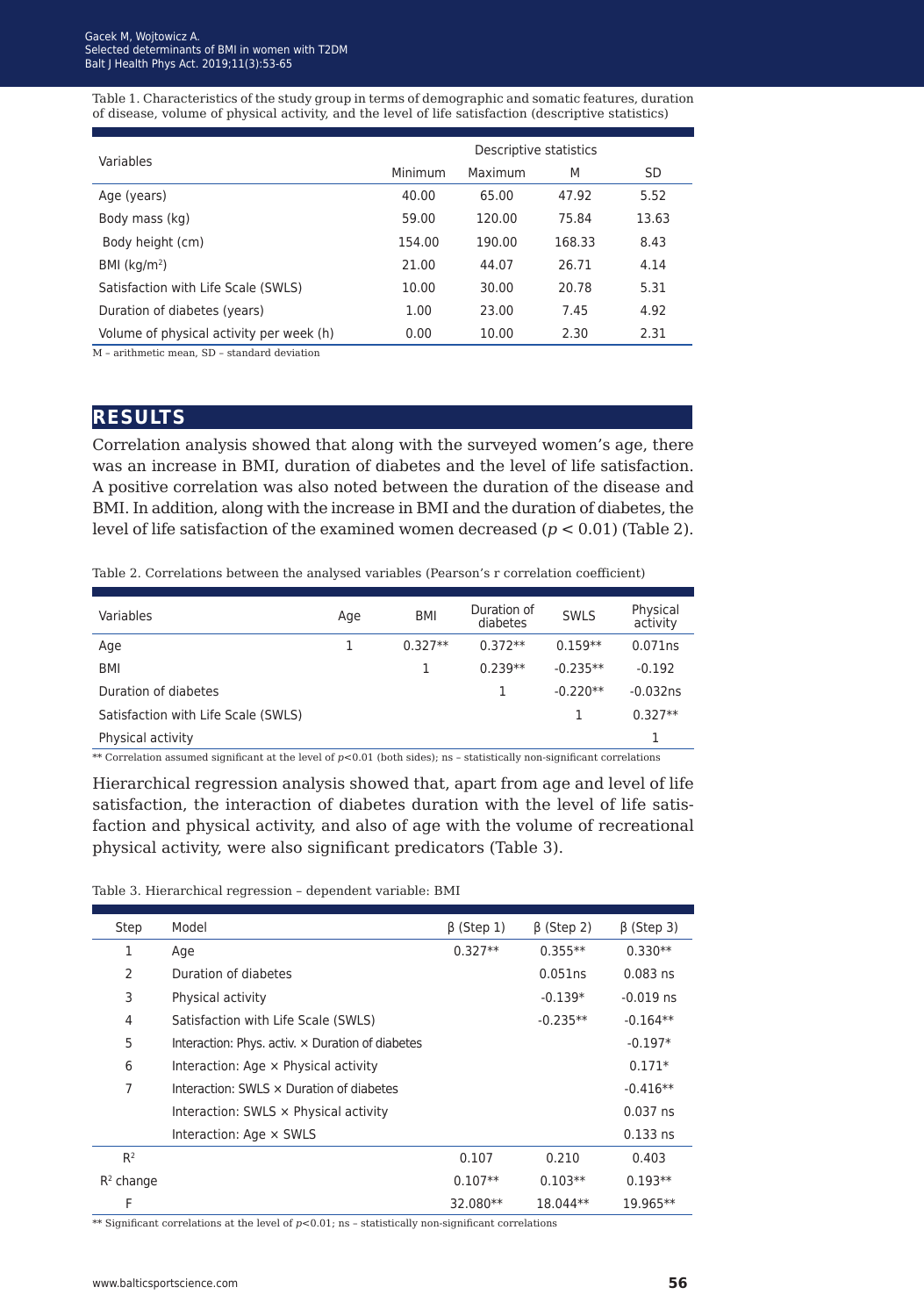Below are the detailed results of interactions between variables: duration of disease and life satisfaction, volume of recreational physical activity and BMI of women with type 2 diabetes. It was found that life satisfaction is an important moderator of the relationship between the BMI level and the duration of diabetes. At low and average levels of life satisfaction, the longer the duration of the disease, the higher the BMI, which was clearly visible in women with low life satisfaction, and weaker in those with average life satisfaction. In women with its high level, the longer the illness lasted, the lower the BMI; however, this relationship was weak (Table 4, Fig. 1).

Table 4. Moderation analysis (dependent variable: BMI, independent variable: duration of diabetes, moderator: SWLS)

| Independent variable | Dependent<br>variable | Moderator   | B       | SE   |         | P       | Interaction                                                                                              |
|----------------------|-----------------------|-------------|---------|------|---------|---------|----------------------------------------------------------------------------------------------------------|
| Duration of diabetes | <b>BMI</b>            | <b>SWLS</b> | $-0.39$ | 0.05 | $-7.24$ | < 0.001 | $\beta_{1} = 0.69$<br>(p<0.001)<br>$\beta_{A} = 0.27$<br>(p<0.001)<br>$\beta_{H} = -0.15$<br>$(p=0.045)$ |

Legend: β – standardised Beta ratio; SE – standard error; *p* – significance; L – low level of SWLS; A – average level of SWLS; H – high level of SWLS



Fig. 1. The BMI level depending on the level of life satisfaction and the duration of illness in women with type 2 diabetes (SWLS: L–low, M–medium, H–high)

It was observed that the volume of physical activity is an important moderator of the relationship between the BMI level and the duration of diabetes. When the volume of physical activity was low or average and the duration of the disease longer, the higher the BMI, however, this relationship was evident in women with low life satisfaction, and weaker in women with its average level. In women with a high volume of physical activity, there were no statistically significant relationships between the duration of diabetes and BMI (Table 5, Fig. 2).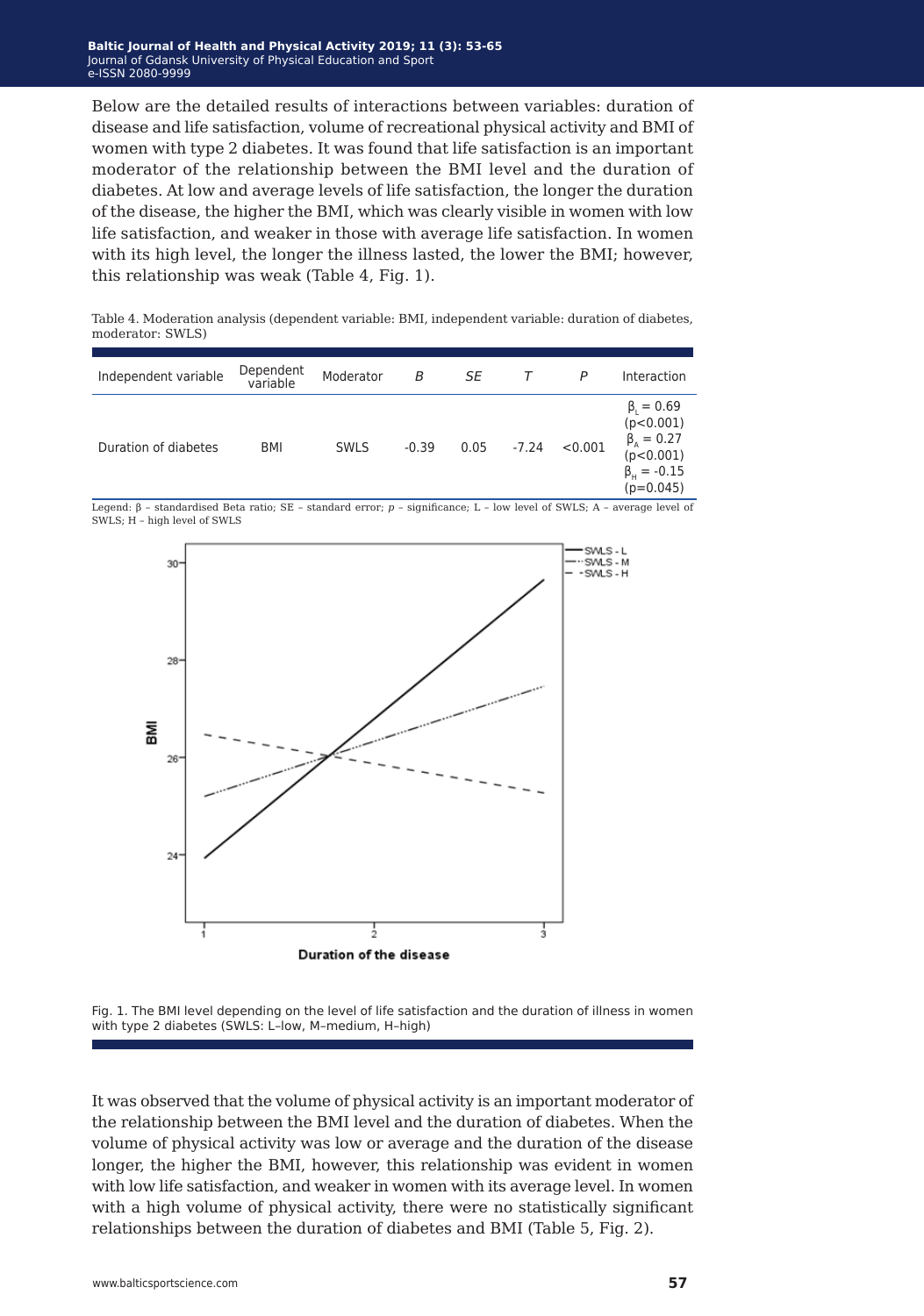Table 5. Moderation analysis (dependent variable: BMI, independent variable: duration of diabetes, moderator: physical activity)

| Independent variable | Dependent<br>variable | Moderator            | B       | SE   |         | P     | Interaction                                                                                                    |
|----------------------|-----------------------|----------------------|---------|------|---------|-------|----------------------------------------------------------------------------------------------------------------|
| Duration of diabetes | BMI                   | physical<br>activity | $-0.16$ | 0.06 | $-2.74$ | 0.007 | $\beta_{1} = 0.42$<br>(p<0.001)<br>$\beta_{A} = 0.27$<br>(p<0.001)<br>$\beta_{\text{H}} = 0.12$<br>$(p=0.081)$ |

Legend: β – standardised Beta ratio; SE – standard error; *p* – significance; L – low level of SWLS; A – average level of SWLS; H – high level of SWLS



Fig. 2. The BMI level depending on physical activity and the duration of illness in the group of women with type 2 diabetes (PA: L – low, M – medium, H – high)

It was also demonstrated that the women's age is not a statistically significant moderator of the relationship between BMI level and the number of hours devoted to physical activity. For all of the women, a negative correlation was found between physical activity and BMI, which means that the more hours they spent on activity, the lower the body mass. It was also found that in the eldest group, this correlation was no longer statistically significant (Table 6, Fig. 3).

Table 6. Moderation analysis (dependent variable: BMI, independent variable: physical activity, moderator: age)

| Independent variable | Dependent<br>variable | Moderator | В    | SE   |      | P     | Interaction                                                                                                |
|----------------------|-----------------------|-----------|------|------|------|-------|------------------------------------------------------------------------------------------------------------|
| Duration of diabetes | BMI                   | age       | 0.05 | 0.06 | 0.82 | 0.412 | $\beta_1 = -0.26$<br>$(p=0.001)$<br>$\beta_{A} = -0.21$<br>(p<0.001)<br>$\beta_{H} = -0.16$<br>$(p=0.079)$ |

Legend: β – standardised Beta ratio; SE – standard error; *p* – significance; L – low level of SWLS; A – average level of SWLS; H – high level of SWLS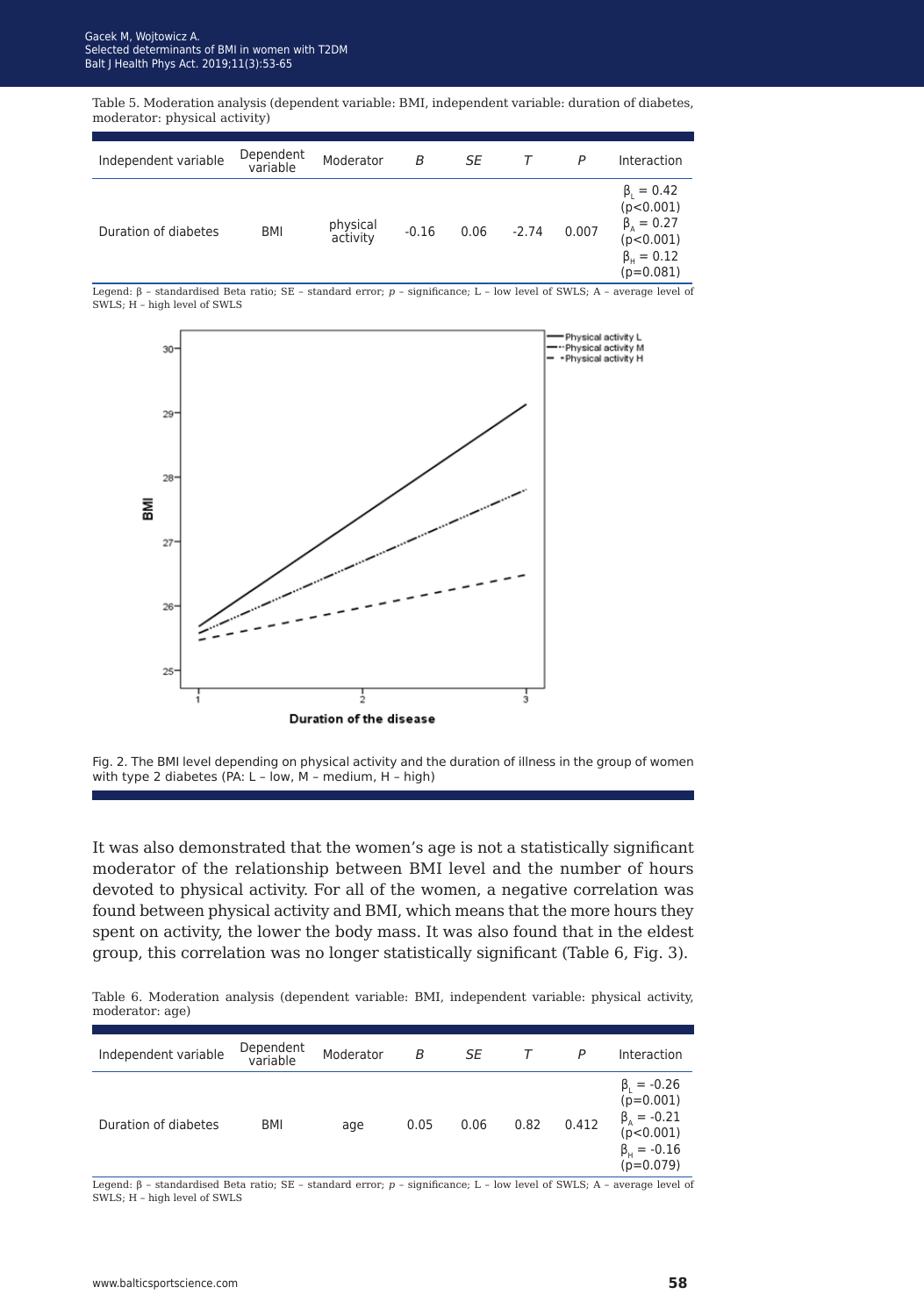

Fig. 3. The BMI level depending on physical activity and the duration of illness in the group of women with type 2 diabetes (PA: L – low, M – medium, H – high)

#### **discussion**

The discussed research, in which it was demonstrated that the mean BMI was 26.71 ( $\pm$ 4.14) kg/m<sup>2</sup>, has confirmed the prevalence of excessive body mass in women with type 2 diabetes aged 40–65 years. The research also confirmed statistically significant relationships between the BMI value and some of the analysed variables: demographic, health, behavioural and psychological and their configurations. It was also demonstrated that the increase in the BMI along with the age and the duration of the disease was associated with a decrease in the level of life satisfaction, thus, confirming the gradual decline in the quality of women's life during the course of diabetes.

The average value of BMI among women with type 2 diabetes, oscillating at the level of excessive body mass, confirms a significant contribution of overweight and obesity to the aetiology and the course of type 2 diabetes, which is also indicated in other studies [17]. The research by NHANES (National Health and Nutritional Examination Survey) showed that the occurrence of type 2 diabetes became more frequent with increasing BMI in the American population (from 2% with BMI 25–29.9 kg/m<sup>2</sup> to 8% with BMI 30–34.9 kg/m2, and 13% with BMI greater than 35 kg/m2) [20]. Particularly risky is obesity with a so-called abnormal metabolic profile, increasing the risk of rapid development of all components of the metabolic syndrome [21]. The occurrence of visceral obesity in patients with type 2 diabetes is an important factor conducive to metabolic disorders, including dyslipidaemia, reduced glucose tolerance and hypertension [22, 23]. In the examined group of women with type 2 diabetes, the presence of diseases constituting metabolic syndrome was also described (about half of the groups were related to: obesity, hyperlipidaemia and hypertension). Also, earlier studies on somatic indicators and the health status of diabetic patients in Krakow showed an elevated mean BMI level  $(29.3 \text{ kg/m}^2)$  and other health risks (including hypertension – 76.1%,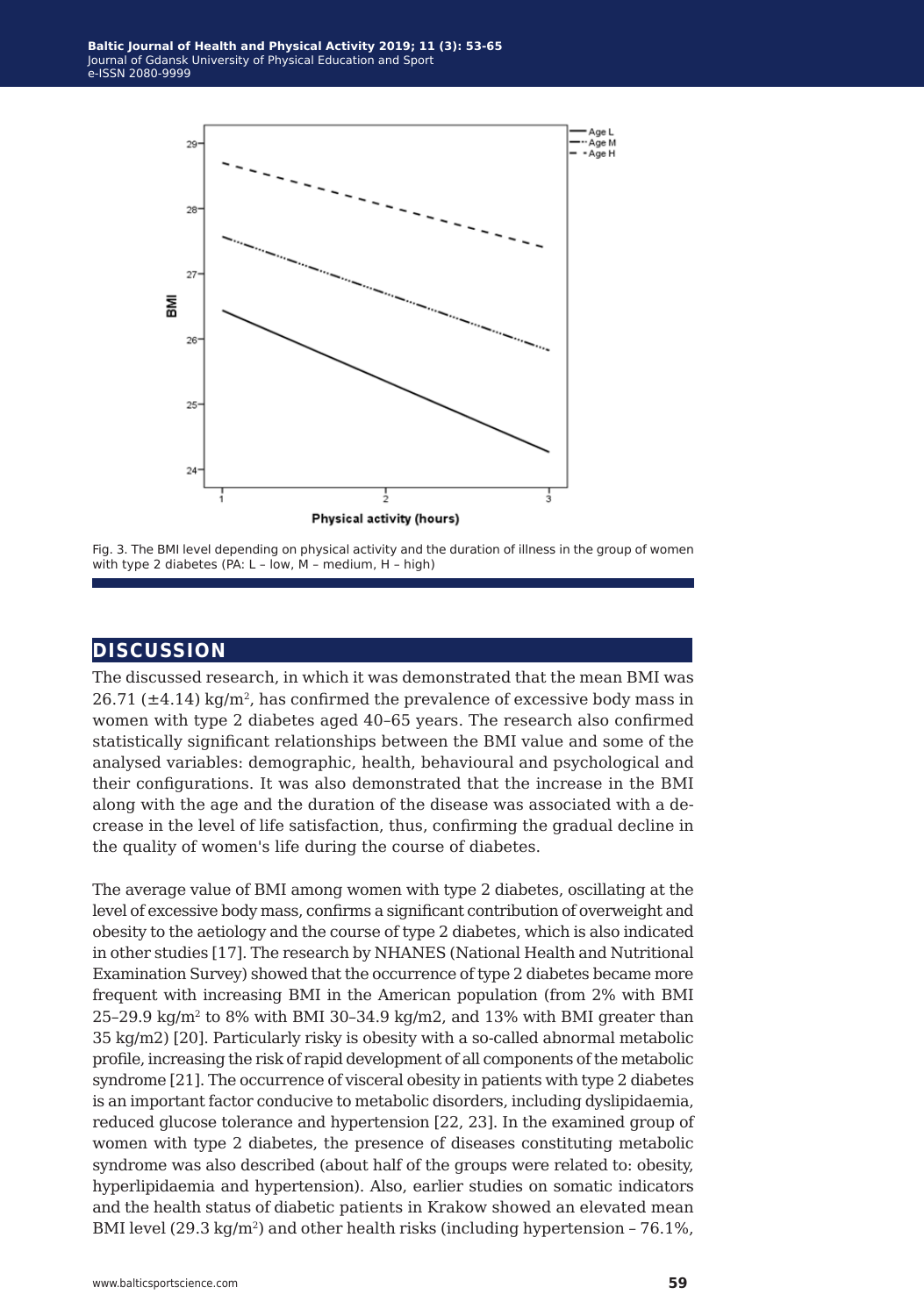coronary disease – 46.7% and hyperlipidaemia – 45.7%) [24]. The occurrence of obesity, in almost all patients with T2DM, most often of the abdominal type, has also been confirmed in other studies [9]. Any increase in BMI above the normative value is associated with an increased risk of the occurrence of diabetic complications, which appear at lower BMI values for women than men [10]. Meta-analysis revealed a strong non-linear relationship between BMI and the overall mortality rate in patients with type 2 diabetes [25]. A high BMI level affects the quality of life of people with pre-diabetes [26].

In the authors' research on the analysis of BMI determinants at the level of correlation analysis, the BMI value increased along with age and duration of the disease, while it decreased along with the increase in the level of life satisfaction (the relationships were significant from both sides). At the advanced level of statistical analysis, it was found that apart from the age and the level of life satisfaction, significant predictors explaining the BMI of women also included interactions between factors, including the duration of diabetes with the level of life satisfaction and the volume of physical activity, and the interaction between age and the volume of physical activity. Detailed analysis of the interactional impact of variables on the BMI confirmed the tendency for BMI to increase along with the duration of the disease, especially with a low level of life satisfaction and a decrease in BMI among women with a high level of life satisfaction along with the duration of the disease. Detailed analysis of the interactional impact of variables also confirmed the tendency for BMI to increase at a low and average volume of physical activity along with the duration of the disease (especially at low levels of life satisfaction). It was also shown that in all women, along with an increase in the number of hours devoted to physical activity, the value of BMI decreased.

The demonstrated tendency of an increase in the BMI along with age and the duration of the disease indicates deepening of excessive body mass in the course of diabetes, which can perpetuate the disease, increase insulin resistance and the risk of secondary complications, as noted by other authors [10, 17]. This also suggests a decrease in motivation to control the body mass with age and the passage of time from diagnosis of the disease. Meanwhile, weight reduction is one of the important non-pharmacological treatment methods in type 2 diabetes [27]. The described trends also correspond to the results of epidemiological studies indicating an increase in the prevalence of obesity and its complications with age, including the American [20], Portuguese [28], Iranian [29] and Polish populations [30, 31]. Research conducted in the Polish population (age 20–74), within the framework of the WOBASZ programme, has confirmed that apart from age, the risk of metabolic syndrome increases along with increased BMI and smoking [30]. Studies in Silesia among menopausal women (aged 45–65) also showed an increase in the adipose tissue with age (from 32.15% in those aged 45–49 to 35.5% in the 61–65 age group) [32]. Other studies among adults also showed an increase in BMI and body fat content with age, increasing the risk of metabolic diseases (including lipid and carbohydrate disorders) with coexisting obesity [33]. Research carried out at the Poznań University of Medical Sciences among patients with type 1 diabetes showed a positive correlation between age and WHR and accumulation of glycation products (prognostic indicators for cardiometabolic diabetes complications) [34]. The incidence of obesity increases with age for various reasons, including environmental (low physical activity and sedentary lifestyle, nutritional errors) and socio-economic (easy access to cheaper, highly processed and high-caloric foods) and hormonal reasons (including sex hormone deficiencies) [35, 36]. Relationships between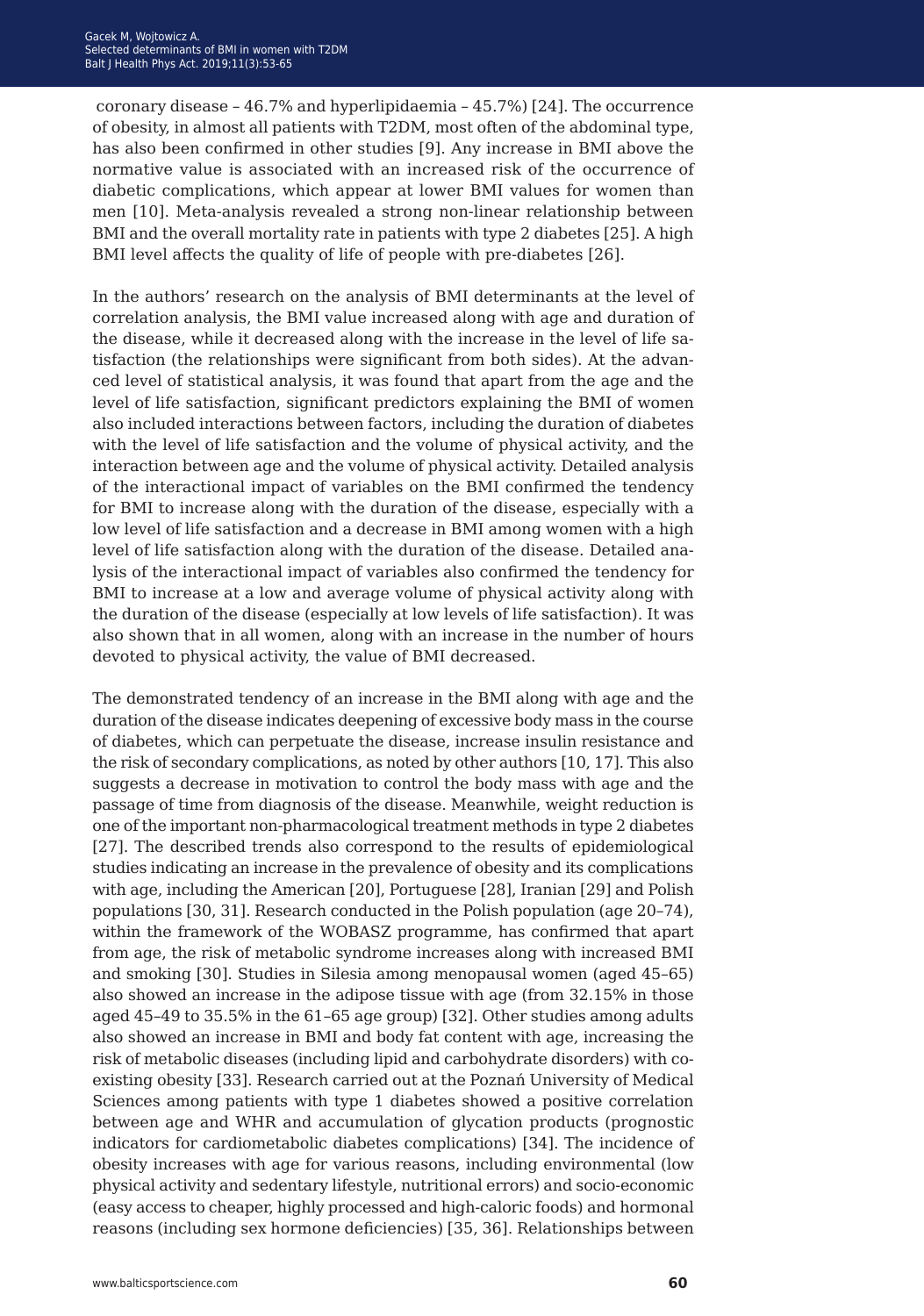improper defective food choices (including excessive consumption of yellow cheeses, butter, sweets and sweet carbonated drinks) and an increase in the BMI were also reported among women with type 2 diabetes [37].

The demonstrated tendency for BMI to decline along with an increase in the volume of physical activity of women with type 2 diabetes confirms the role of physical activity in normalising body mass, which is an important element of metabolic control in type 2 diabetes [27]. Physical activity (especially with features of health training) is as a key and integral factor in the prevention and treatment of type 2 diabetes, as it has a positive effect on glycaemic control and improves tissue sensitivity to insulin, lipid profile, body mass and mental state [17]. Physical activity positively affects the control of energy balance, which contributes to the maintenance of proper and/or reduction of excessive body mass (and thus, also the normalization of BMI), which is one of the important aspects of prevention and treatment of obesity and type 2 diabetes [27, 38, 39]. The absolute minimum of physical activity for maintaining health (according to the current WHO standards) for adults (18–64 years) is at least 150 minutes of moderate intensity exercise (5 times, 30 minutes/week) or at least one hour of high intensity exercises (3 times, 20 minutes/week) and strength training with participation of large muscle groups at least twice a week [40]. Also, the American Diabetes Association (ADA) recommends that patients with carbohydrate disorders increase their moderate physical activity to at least 150 min a week (e.g. walks) [39]. American studies among people above the age of 60 with glucose intolerance confirmed that 7-day aerobic exercise resulted in a significant improvement in insulin sensitivity of the tissues (by 53%). Positive changes were independent of changes in body composition, lipid, leptin, adiponectin and catecholamines [41]. Polish research conducted among 119 patients with type 1 diabetes (including 63 women) with at least 5 years of illness, confirmed the positive effect of physical activity on the decrease in accumulation of advanced glycation end-products (AGEs), correlating with the risk of microvascular complications in diabetic patients [34]. On the other hand, Slovakian studies confirmed the links between physical activity and lower values of the body mass index and the improvement in the subjective assessment of the health status among students [42]. Meanwhile, previous studies have confirmed the insufficient level of physical activity of diabetic patients, including those Polish [43], American [27] and Spanish [44]. Among women with type 1 diabetes mellitus, the Małopolska and Podkarpacie regions were dominated by women undertaking physical activity only 1–2 times a week (34%) and never (28%). Everyday physical activity was declared by only 12%, and 3–4 times a week by 26% of respondents [43].

The demonstrated tendency for BMI to decrease along with the increase in the level of life satisfaction of women with type 2 diabetes is justified by the characteristics of this dimension and corresponds to the results achieved in other studies [19]. Satisfaction with life is one of the significant personal resources in the psychosocial health dimension related to human health culture, defined as a subjective indicator of well-being and general individual assessment of the quality of life [19]. Type 2 diabetes negatively affects patients' quality of life, to a greater degree for women than men [12, 45]. The demonstrated positive decreasing trend in the BMI among women more satisfied with life may indirectly indicate a more healthy lifestyle, including more rational dietary choices and higher physical activity, which may be conducive to weight reduction and improvement in mood and state of being (the more so that the study confirmed the decline in BMI) along with an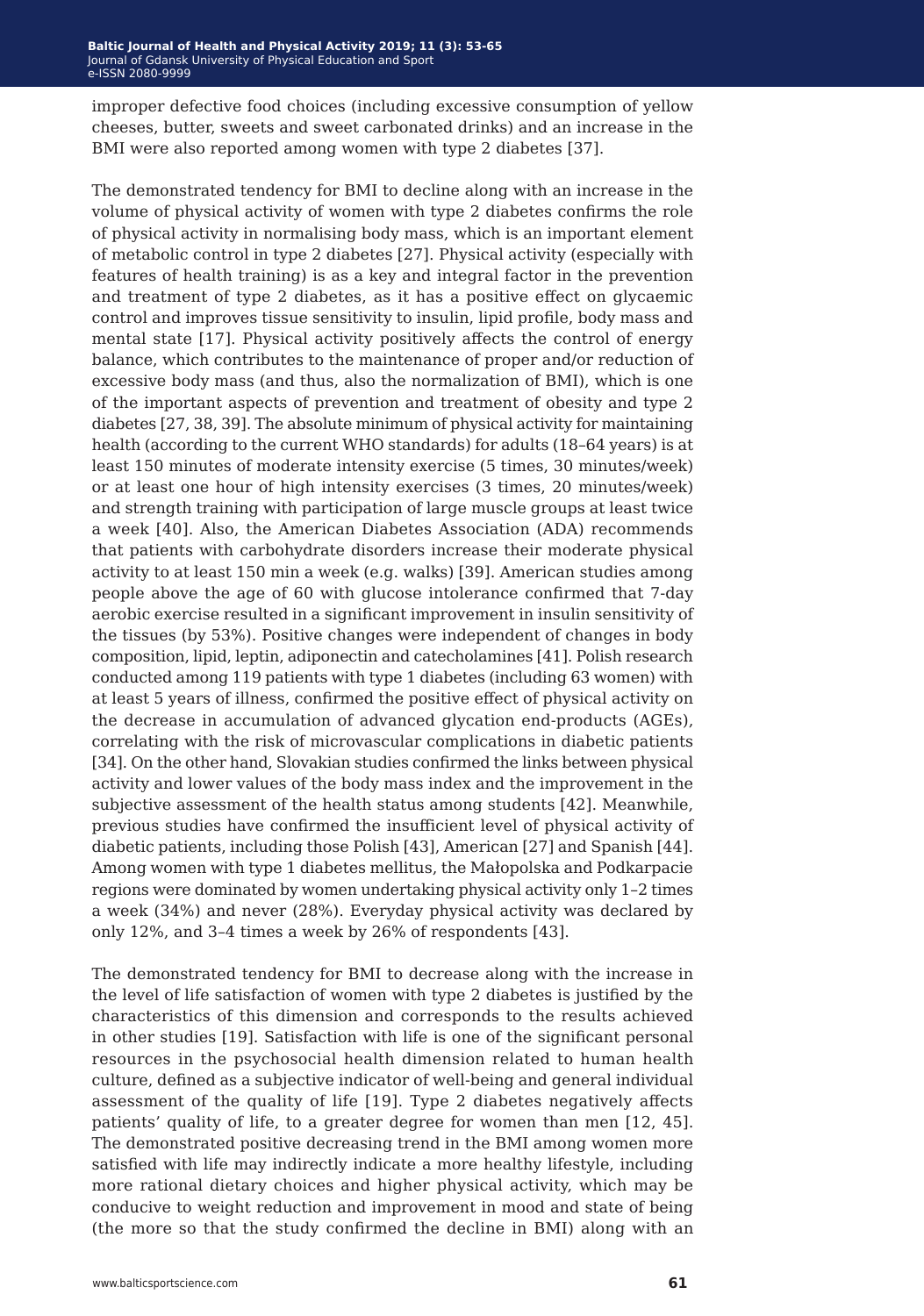increase in physical activity and a positive correlation between the volume of physical activity and the level of life satisfaction). The relationships between BMI and the level of life satisfaction demonstrated in the discussed research can be interpreted not only in such a way that a higher level of life satisfaction favours lower BMI values, but also vice versa, because lower BMI values (indicating lower health risks) can also contribute to the improvement in well-being, and thus, the cognitive dimension of life satisfaction (measured by the SWLS scale). Lower values of BMI in women more satisfied with life may intensify the motivation to undertake (and/or continue) pro-health behaviours, conducive to further normalization of health indicators. Polish research, within the framework of the WOBASZ programme, confirmed a lower risk of developing metabolic disorders in women with a higher level of education and life satisfaction [30]. The tendency towards more rational health behaviours, including those with high levels of life satisfaction, has been confirmed by other studies among perimenopausal women [46–49]. Women with high levels of life satisfaction (as well as optimism and self-efficacy) declared significantly more frequent consumption of products with high nutritional density recommended in rational nutrition than women with a low intensity of these factors [46–49]. Similar trends, expressing a positive correlation between the level of life satisfaction and the frequency of consuming recommended products (including vegetables, legume seeds, fruit, whole-grain cereals, dairy products with reduced fat, marine fish and nuts) are described among women with type 2 diabetes. These tendencies can be explained by the relationship between more rational dietary choices and improvement in health, which indirectly translates into better quality of life (and a higher level of life satisfaction), and through more marked motivation to make more favourable food choices by women more satisfied with life [37]. Relationships of life satisfaction with some behavioural health determinants have also been confirmed by Chilean studies [50]. Research among teachers from Wielkopolska also showed that higher levels of life satisfaction were associated with lower BMI values and a more favourable diet [51].

## **conclusions**

- 1. It has been demonstrated that the mean BMI for women aged 40–65 with type 2 diabetes was  $26.71 (\pm 4.14)$  kg/m<sup>2</sup>, which confirms the contribution of excessive body mass to the aetiology and the course of the disease.
- 2. Correlation analysis showed an increase in the BMI along with age and the duration of the disease while a decrease was noted when as the level of life satisfaction among women aged 40–65 with type 2 diabetes increased.
- 3. Analysis of the interactional impact of variables on the BMI confirmed an increase in the BMI along with the duration of the disease, low levels of life satisfaction and low as well as average levels of physical activity. Furthermore, a decrease in the BMI level was noted along with an increase in the volume of physical activity of women aged 40–65 years with type 2 diabetes.
- 4. The value of the indicator in women aged 40–65 with type 2 diabetes shows significant correlations with age, the duration of the disease, the volume of physical activity and the level of life satisfaction, with an indication of an interactive and moderating influence of some variables.

In conclusion, it can be said that analysis of the predictive significance of selected somatic, health, behavioural and psychological factors in relation to BMI can be a guide for predicting changes in BMI and increasing the effectiveness of therapeutic interactions. At the same time, however, the limited number of the considered variables potentially explaining the variability of the BMI index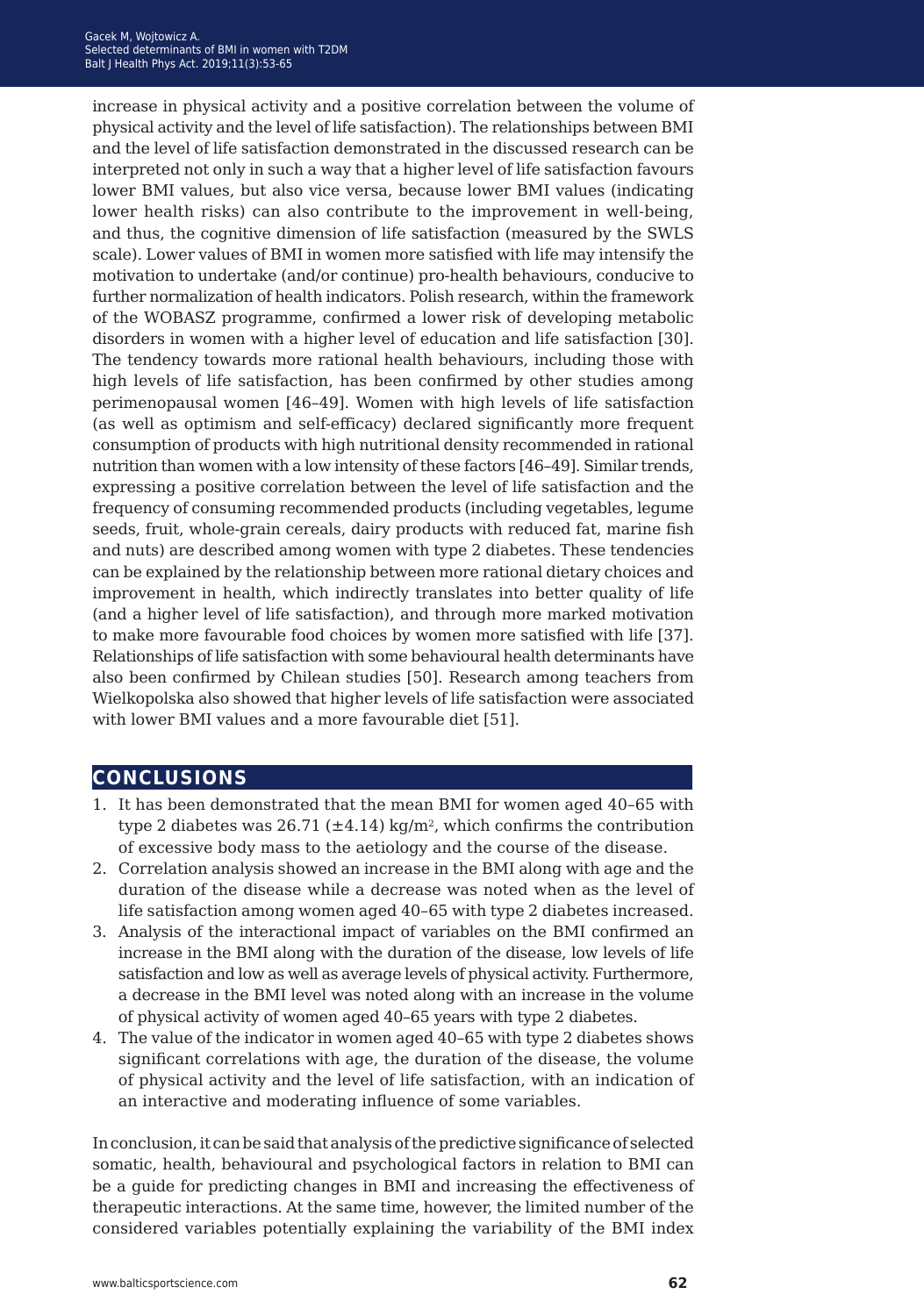should be highlighted. Studies aimed at understanding and analysing the broader context of these dependencies could also take other variables into account, including gender, socio-economic factors, a greater number of behavioural factors (not only physical activity, but also diet and other healthrelated behaviours) and those psychological (not only level of life satisfaction, but also, other personal resources). Therefore, it is suggested that further research should be considered including a broader spectrum of factors explaining BMI (environmental, behavioural and psychological) levels among patients with metabolic diseases, including type 2 diabetes. Understanding and analysis of environmental, behavioural and psychological determinants of other (apart from the BMI) health indicators among diabetic patients can also be an important area of research.

#### **references**

- [1] Kolb H, Martin S. Environmental/lifestyle factors in the pathogenesis and prevention of type 2 diabetes. BMC Med. 2017;15(1):131. <https://doi.org/10.1186/s12916-017-0901-x>
- [2] Wu Y, Ding Y, Tanaka Y, Zhang W. Risk factors contributing to type 2 diabetes and recent advances in the treatment and prevention. Int J Med Sci. 2014;11(11):1185–1200.<https://doi.org/10.7150/ijms.10001>
- [3] Riobó SP. Obesity and diabetes. Nutr Hosp. 2013;28(suppl 5):138–143.
- [4] Abdelhafiz AH, Sinclair AJ. Management of type 2 diabetes in older people. Diabetes Ther. 2013;4(1):13–26. <https://doi.org/10.1007/s13300-013-0020-4>
- [5] Hu FB. Globalization of diabetes: the role of diet, lifestyle, and genes. Diabetes Care. 2011; 34(6):1249–1257. <https://doi.org/10.2337/dc11-0442>
- [6] Misra A, Singhal N, Khurana L. Obesity, the metabolic syndrome, and type 2 diabetes in developing countries: Role of dietary fats and oils. J Am Coll Nutr. 2010;29(suppl. 3):289–301. [https://doi.org/1](https://doi.org/10.1080/07315724.2010.10719844) [0.1080/07315724.2010.10719844](https://doi.org/10.1080/07315724.2010.10719844)
- [7] Nothlings U, Ford ES, Kroger J, Boeing H. Lifestyle factors and mortality among adults with diabetes: finding from the European Prospective Investigation into Cancer and Nutrition– Potsdam study. J Diabetes. 2010; 2(2): 112–117.<https://doi.org/10.1111/j.1753-0407.2010.00069.x>
- [8] Pegklidou K, Nicolaou I, Demopoulos VJ. Nutritional overview on the management of type 2 diabetes and the prevention of its complications. Curr Diabetes Rev. 2010;6:400–409. [https://doi.](https://doi.org/10.2174/157339910793499083) [org/10.2174/157339910793499083](https://doi.org/10.2174/157339910793499083)
- [9] Miazgowski T. Otyłość a cukrzyca [Obesity and diabetes]. Fam Med & Prim Care Rev. 2012;14(3):462– 467. Polish.
- [10] Gray N, Picone G, Sloan F, Yashkin A. Relation between BMI and diabetes mellitus and its complications among US older adults. South Med J. 2015;108(1):29–36.<https://doi.org/10.14423/SMJ.0000000000000214>
- [11] Stachowiak G, Pertyński T, Pertyńska-Marczewska M. Metabolic disorders in menopause. Prz Menopauzalny. 2015;1:59–64. <https://doi.org/10.5114/pm.2015.50000>
- [12] Rogon I, Kasprzak Z, Szcześniak Ł. Perceived quality of life and acceptance of illness in people with type 2 diabetes mellitus. Menopause Rev. 2017;16(3):79–85. <https://doi.org/10.5114/pm.2017.70583>
- [13] Misra A, Soares MJ, Mohan V, Anoop S, Abhishek V, Vaidya R, Pradeepa R. Body fat, metabolic syndrome and hyperglycemia in South Asians. J Diabetes Compl. 2018;32(11):1068–1075. [https://](https://doi.org/10.1016/j.jdiacomp.2018.08.001) [doi.org/10.1016/j.jdiacomp.2018.08.001](https://doi.org/10.1016/j.jdiacomp.2018.08.001)
- [14] Walker RJ, Gebregziabher M, Martin-Harris B, Egede LE. Independent effects of socioeconomic and psychological social determinants of health on self-care and outcomes in Type 2 diabetes. Gen Hosp Psychiatry. 2014;36(6):662–668.<https://doi.org/10.1016/j.genhosppsych.2014.06.011>
- [15] Gonzalez JS, Shreck E, Psaros C, Safren SA. Distress and type 2 diabetes-treatment adherence: A mediating role for perceived control. Health Psychol. 2015;34(5):505–513. [https://doi.org/10.1037/](https://doi.org/10.1037/hea0000131) [hea0000131](https://doi.org/10.1037/hea0000131)
- [16] Weinstein AR, Sesso HD, Lee IM, et al. Relationship of physical activity vs body mass index with type 2 diabetes in women. JAMA. 2004;292:1188–1194.<https://doi.org/10.1001/jama.292.10.1188>
- [17] Brown SA, García AA, Brown A, et al. Biobehavioral determinants of glycemic control in type 2 diabetes: A systematic review and meta-analysis. Patient Educ Couns. 2016;99(10):1558–1567. <https://doi.org/10.1016/j.pec.2016.03.020>
- [18] Kale SA, Rohankar PH. Comparison between diet and body mass index in geriatric type 2 diabetes in Amravati Region. Health Econ Outcome Res. 2017;3(4):144.<https://doi.org/10.4172/2471-268x.1000144>
- [19] Juczyński Z. Narzędzia pomiaru w psychologii i promocji zdrowia [Measurement tools in psychology and health promotion]. Warszawa: Wyd. Pracownia Testów Psychologicznych; 2012. Polish.
- [20] Harris MI, Flegal KM, Cowie CC, et al. Prevalence of diabetes, impaired fasting glucose, and impaired glucose tolerance in U.S. adults. The Third National Health and Nutrition Examination Survey, 1988– 1994. Diabetes Care. 1998;21(4):518–524. <https://doi.org/10.2337/diacare.21.4.518>
- [21] Primeau V, Coderre L, Karelis AD, et al. Characterizing the profile of obese patients who are metabolically healthy. Int J Obes (Lond). 2011;35:971–981. <https://doi.org/10.1038/ijo.2010.216>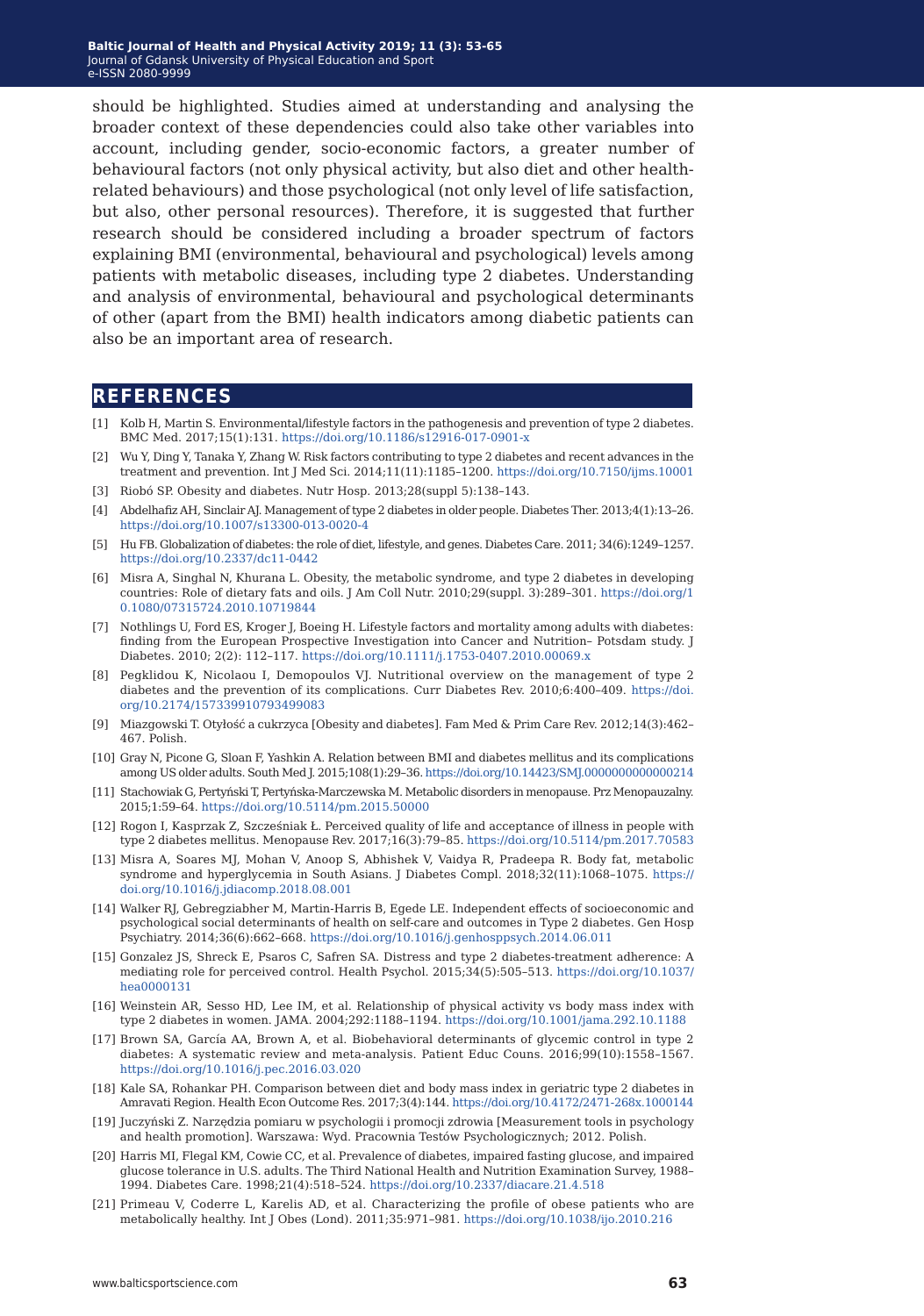- [22] Cheng CH, Ho CC, Yang CF, Huang YC, Lai CH, Liaw YP. Waist-to-hip ratio is a better anthropometric index than body mass index for predicting the risk of type 2 diabetes in Taiwanese population. Nutr Res. 2010;30:585-593.<https://doi.org/10.1016/j.nutres.2010.08.007>
- [23] Feller S, Boeing H, Pischon T. Body mass index, waist circumference, and the risk of type 2 diabetes mellitus: implications for routine clinical practice. Dtsch Arztebl Int. 2010;107:470–476. [https://doi.](https://doi.org/10.3238/arztebl.2010.0470) [org/10.3238/arztebl.2010.0470](https://doi.org/10.3238/arztebl.2010.0470)
- [24] Gacek M. Wybrane parametry somatyczne, stan zdrowia i zachowania żywieniowe w grupie chorych na cukrzycę typu 2 [Selected somatic parameters, health condition and nutritional behaviours in a group of type 2 diabetes patients]. Endokrynol Otył Zab Przem Mat. 2011;7(3):172–178. Polish.
- [25] Zaccardi F, Dhalwani NN, Papamargaritis D, et al. Nonlinear association of BMI with all-cause and cardiovascular mortality in type 2 diabetes mellitus: a systematic review and meta-analysis of 414,587 participants in prospective studies. Diabetol. 2017;60(2):240–248. [https://doi.org/10.1007/](https://doi.org/10.1007/s00125-016-4162-6) [s00125-016-4162-6](https://doi.org/10.1007/s00125-016-4162-6)
- [26] Ibrahim N, Moy FM, Awalludin IA, Ali Z, Ismail IS. The health-related quality of life among pre-diabetics and its association with body mass index and physical activity in a semi-urban community in Malaysia – a cross sectional study. BMC Public Health. 2014;1(14):298.<https://doi.org/10.1186/1471-2458-14-298>
- [27] Campbell HM, Khan N, Cone C, Raisch DW. Relationship between diet, exercise habits, and health status among patients with diabetes. Res Social Adm Pharm. 2011;7(2):151–161. [https://doi.](https://doi.org/10.1016/j.sapharm.2010.03.002) [org/10.1016/j.sapharm.2010.03.002](https://doi.org/10.1016/j.sapharm.2010.03.002)
- [28] Santos AC, Ebrahim S, Barros H. Gender, socio-economic status and metabolic syndrome in middleaged and old adults. BMC Public Health. 2008;8:62.<https://doi.org/10.1186/1471-2458-8-62>
- [29] Ziaei S, Mohseni H. Correlation between Hormonal Statuses and Metabolic Syndrome in Postmenopausal Women. J Family Reprod Health. 2013;7:63–66.
- [30] Sygnowska E, Piwońska NA, Waśkiewicz A, Broda G. Socioeconomic factors and the risk of metabolic syndrome in the adult Polish population: the WOBASZ study. Kardiol Pol. 2012;70(7):718–727.
- [31] Waśkiewicz A, Szcześniewska D, Szostak-Węgierek D, et al. Are dietary habits of the Polish population consistent with the recommendations for prevention of cardiovascular disease? – WOBASZ II Project. Kardiol Pol. 2016;74(9):969–977.<https://doi.org/10.5603/KP.a2016.0003>
- [32] Dąbrowska J, Naworska B, Dąbrowska-Galas M, Wodarska M, Skrzypulec-Plinta V. Analiza nadwagi i otyłości u kobiet w okresie menopauzy za pomocą bioelektrycznego systemu analizy impedancji [Analysis of obesity in menopausal women using the bioelectric system for impedance analysis]. Prz Menopauzalny. 2013;17(3):260–265. Polish. <https://doi.org/10.5114/pm.2013.36596>
- [33] Adamska E, Ostrowska L, Adamska E, et al. Różnice w nawykach i preferencjach żywieniowych osób dorosłych w zależności od wieku [Differences in eating habits and preferences of adults according to age]. Rocz Panstw Zakl Hig. 2012;63(1):73–81. Polish.
- [34] Duda-Sobczak A, Falkowski B, Araszkiewicz A, Zozulinska-Ziółkiewicz D. Association Between Self-reported Physical Activity and Skin Autofluorescence, a Marker of Tissue Accumulation of Advanced Glycation End Products in Adults With Type 1 Diabetes: A Cross-sectional Study. Clin Ther. 2018;40(6):872–880. <https://doi.org/10.1016/j.clinthera.2018.02.016>
- [35] Godziejewska-Zawada M. Obesity and diabetes in menopause: prevention and therapeutic approach. Prz Menopauzalny. 2013;1:5–9. <https://doi.org/10.5114/pm.2013.33413>
- [36] Badru OSr. Determinants of Overweight and Obesity in Adults Attending General Out-Patient Clinic, University College Hospital, Ibadan (P16-003-19). Curr Dev Nutr. 2019;13;3(Suppl 1):pii:nzz050. P16-003-19 <https://doi.org/10.1093/cdn/nzz050.P16-003-19>
- [37] Gacek M, Wojtowicz A. Life satisfaction and other determinants of eating behaviors among women aged 40–65 with type 2 diabetes from the Kraków population. Menopause Rev. 2019;18(2):74–81. <https://doi.org/10.5114/pm.2019.86832>
- [38] Zalecenia kliniczne dotyczące postępowania u chorych na cukrzycę 2015. Stanowisko Polskiego Towarzystwa Diabetologicznego [Clinical recommendations regarding the procedure in diabetic patients 2015. The stance of the Polish Diabetes Society]. Diabetol Klin. 2015; 4(suppl. A): 1–73. [\(www.dk.viamedica.pl\)](www.dk.viamedica.pl). Polish.
- [39] Standards of Medical Care In Diabetes 2014. American Diabetes Association. Diabetes Care. 2014;37(suppl 1):14–80.<https://doi.org/10.2337/dc14-S014>
- [40] Biernat E, Piątkowska M. Zdrowotne rekomendacje Światowej Organizacji Zdrowia a rekreacyjna aktywność fizyczna Polaków [The World Health Organisation health recommendations and recreational physical activity among Poles]. Med Sport. 2013;29(4):255–264. Polish.
- [41] Bloem CJ, Chang AM. Short-term exercise improves beta-cell function and insulin resistance in older people with impaired glucose tolerance. J Clin Endocrinol Metab. 2008;93:387–392. [https://](https://doi.org/10.1210/jc.2007-1734) [doi.org/10.1210/jc.2007-1734](https://doi.org/10.1210/jc.2007-1734)
- [42] Küchelová Z, Zusková K, Buková A, Hančov M. Incidence of health problems in relation with BMI and physical activity of college students. Phys Activ Rev. 2014;2:65–76.
- [43] Gacek M, Frączek B. Wybory żywieniowe i inne aspekty stylu życia grupy osób z cukrzycą typu 1 [Nutritional choices and other aspects of lifestyle among groups of type 1 diabetes patients]. Probl Hig Epidemiol. 2017;98(1):33–39. Polish.
- [44] Gutiérrez Manzanedo JV, Carral San Laureano F, García Domínguez G, et al. High prevalence of inactivity among young patients with type 1 diabetes in south Spain. Nutr Hosp. 2014;29(4):922–928.
- [45] Svenningsson I, Marklund B, Attvall S, Gedda B. Type 2 diabetes: perceptions of quality of life and attitudes towards diabetes from a gender perspective. Scand J Caring Sci. 2011;25:688–695. [https://](https://doi.org/10.1111/j.1471-6712.2011.00879.x) [doi.org/10.1111/j.1471-6712.2011.00879.x](https://doi.org/10.1111/j.1471-6712.2011.00879.x)
- [46] [Gacek M. Selected individual differences as predictors of milk product consumption in a group of](https://doi.org/10.1111/j.1471-6712.2011.00879.x)  [perimenopausal women in the light of health hazards. Prz Menopauzalny 2013;17\(4\):300–306. https://](https://doi.org/10.1111/j.1471-6712.2011.00879.x) [doi.org/10.5114/pm.2013.37844](https://doi.org/10.1111/j.1471-6712.2011.00879.x)